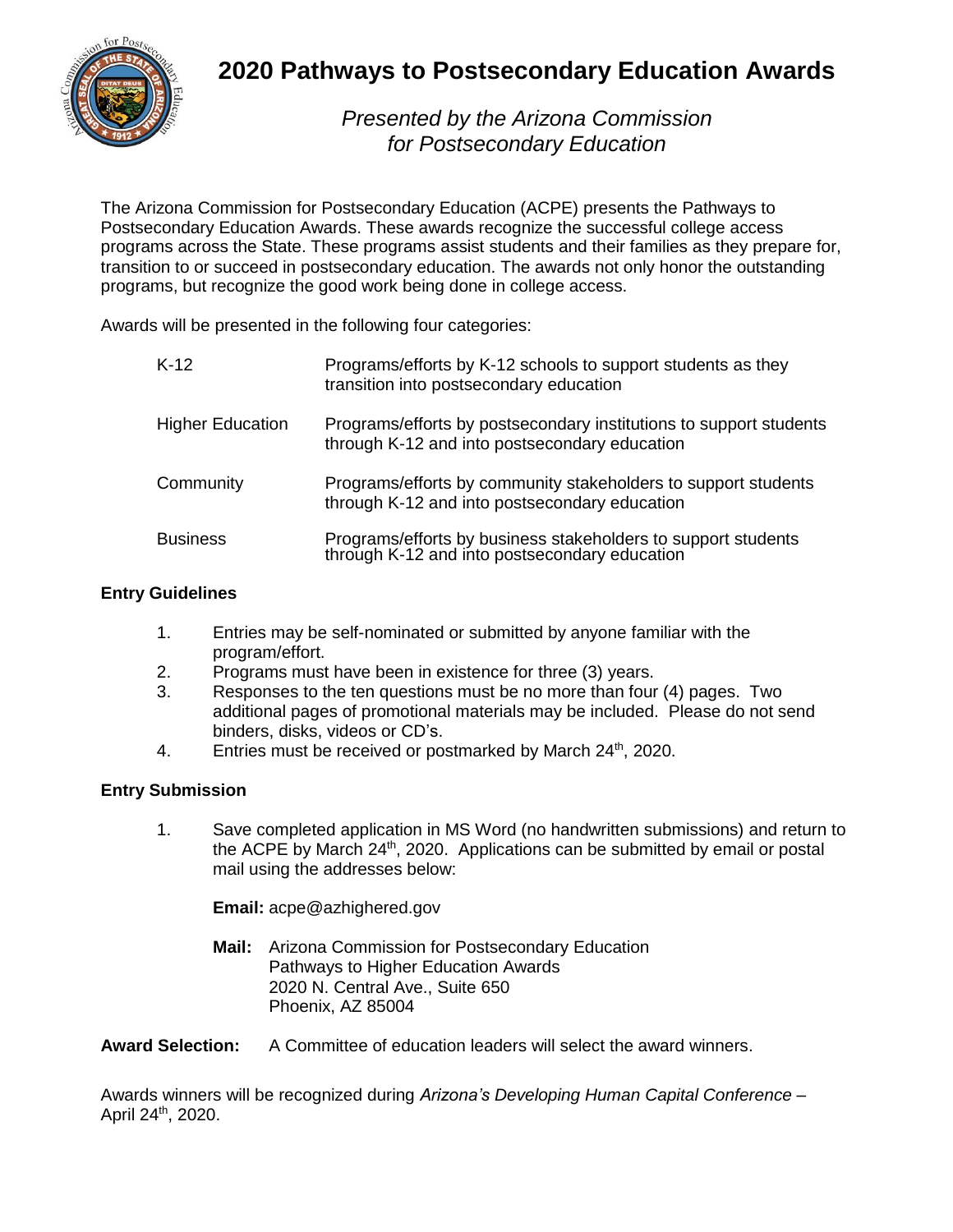

# **2020 Pathways to Postsecondary Education Awards**

Application for Program Nomination

| Please complete the following information about the program being nominated for an award.                                                                                                                                 |                                                              |  |                               |  |  |
|---------------------------------------------------------------------------------------------------------------------------------------------------------------------------------------------------------------------------|--------------------------------------------------------------|--|-------------------------------|--|--|
| AWARD CATEGORY: (Check all that apply)                                                                                                                                                                                    |                                                              |  |                               |  |  |
|                                                                                                                                                                                                                           | _____K-12 _____Higher Education _____Community _____Business |  |                               |  |  |
|                                                                                                                                                                                                                           |                                                              |  |                               |  |  |
| SCHOOL, COMMUNITY, AGENCY or BUSINESS INFORMATION:                                                                                                                                                                        |                                                              |  |                               |  |  |
|                                                                                                                                                                                                                           |                                                              |  |                               |  |  |
| Name of administering Postsecondary Institution, K-12 School, Community Organization/Agency or<br><b>Business:</b>                                                                                                        |                                                              |  |                               |  |  |
|                                                                                                                                                                                                                           |                                                              |  |                               |  |  |
|                                                                                                                                                                                                                           |                                                              |  |                               |  |  |
|                                                                                                                                                                                                                           |                                                              |  |                               |  |  |
|                                                                                                                                                                                                                           |                                                              |  |                               |  |  |
|                                                                                                                                                                                                                           |                                                              |  |                               |  |  |
|                                                                                                                                                                                                                           |                                                              |  |                               |  |  |
| Title:                                                                                                                                                                                                                    |                                                              |  |                               |  |  |
|                                                                                                                                                                                                                           |                                                              |  |                               |  |  |
| Applications must be typed (no handwritten applications) and postmarked or submitted to the<br>ACPE by March 24 <sup>th</sup> , 2020. Applications can be submitted by email or postal mail using the<br>addresses below: |                                                              |  |                               |  |  |
| Mail:<br>Arizona Commission for Postsecondary Education<br>Pathways to Postsecondary Education Award                                                                                                                      |                                                              |  | Email:<br>acpe@azhighered.gov |  |  |

2020 N. Central Ave., Suite 650 Phoenix, AZ 85004